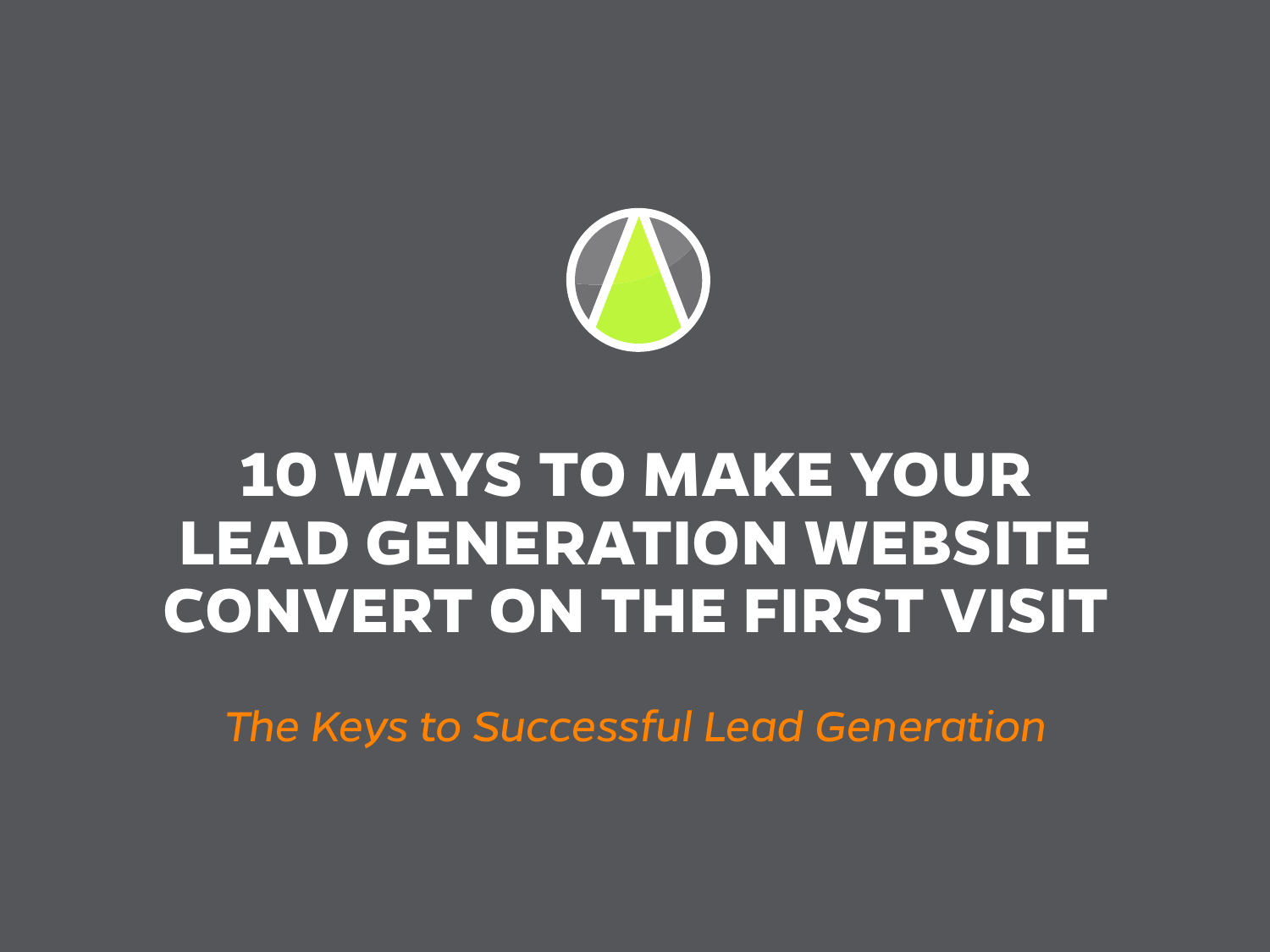

### **57 Percent of Website Conversions Occur on the First Visit**

Straight North has been tracking website leads for many years. Based on the review of more than 2.5 million form submissions, we have learned something startling: **57% of website conversions occur on the first visit.**

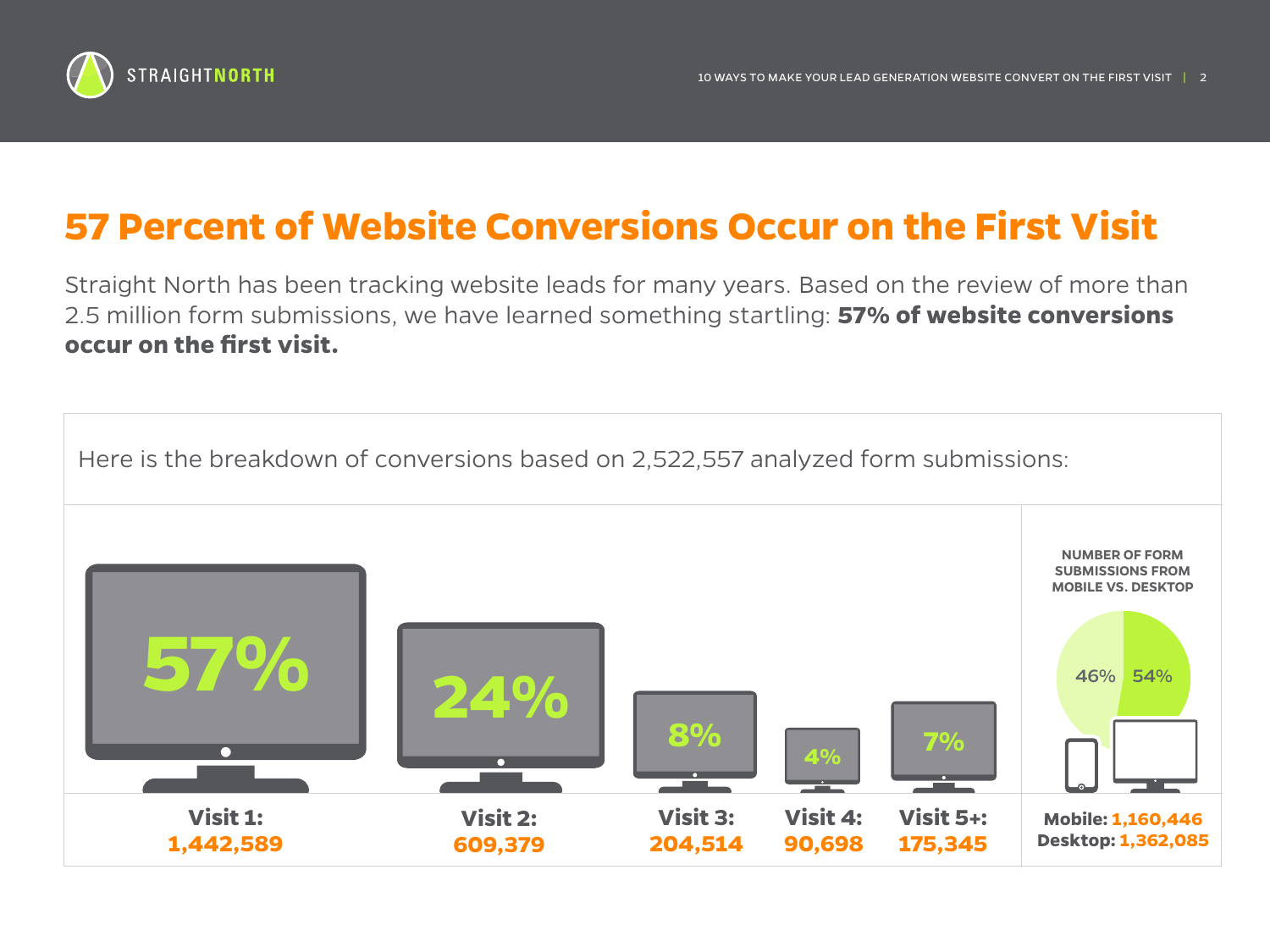

### **Your Website's First Impression Makes You or Breaks You**

For e-commerce, visitors may return to the website several times before making a purchase, but with business websites used for lead generation, the first impression is the impression that matters most. Think about it:

- **How often does a business make a dreadful first sales presentation and turn the prospect into a loyal customer?**
- **How often does a terrible first date result in a lifelong romance?**
- **How often does an actor who botches the audition get the leading role?**

All of these things happen, but they are RARE. And so it is with lead generation websites: If you do not make a great first impression, you're facing an uphill battle to win a conversion, and you will only get a second chance 43 percent of the time.

Companies that want a full pipeline of sales leads MUST pull all the stops and make their websites first visit conversion machines. These are the 10 best ways to accomplish the task.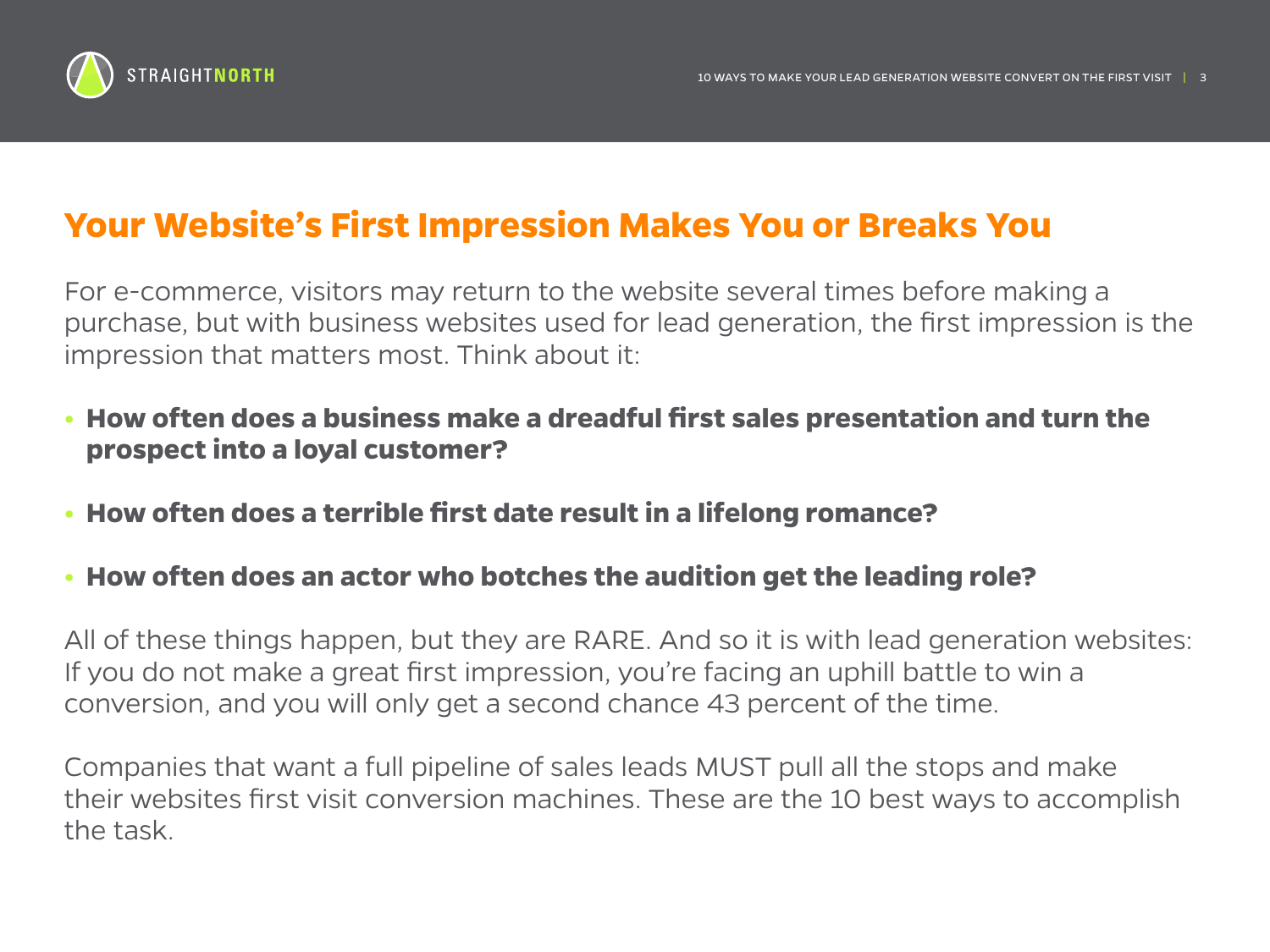## **CONTENT THAT STIMULATES ACTION**



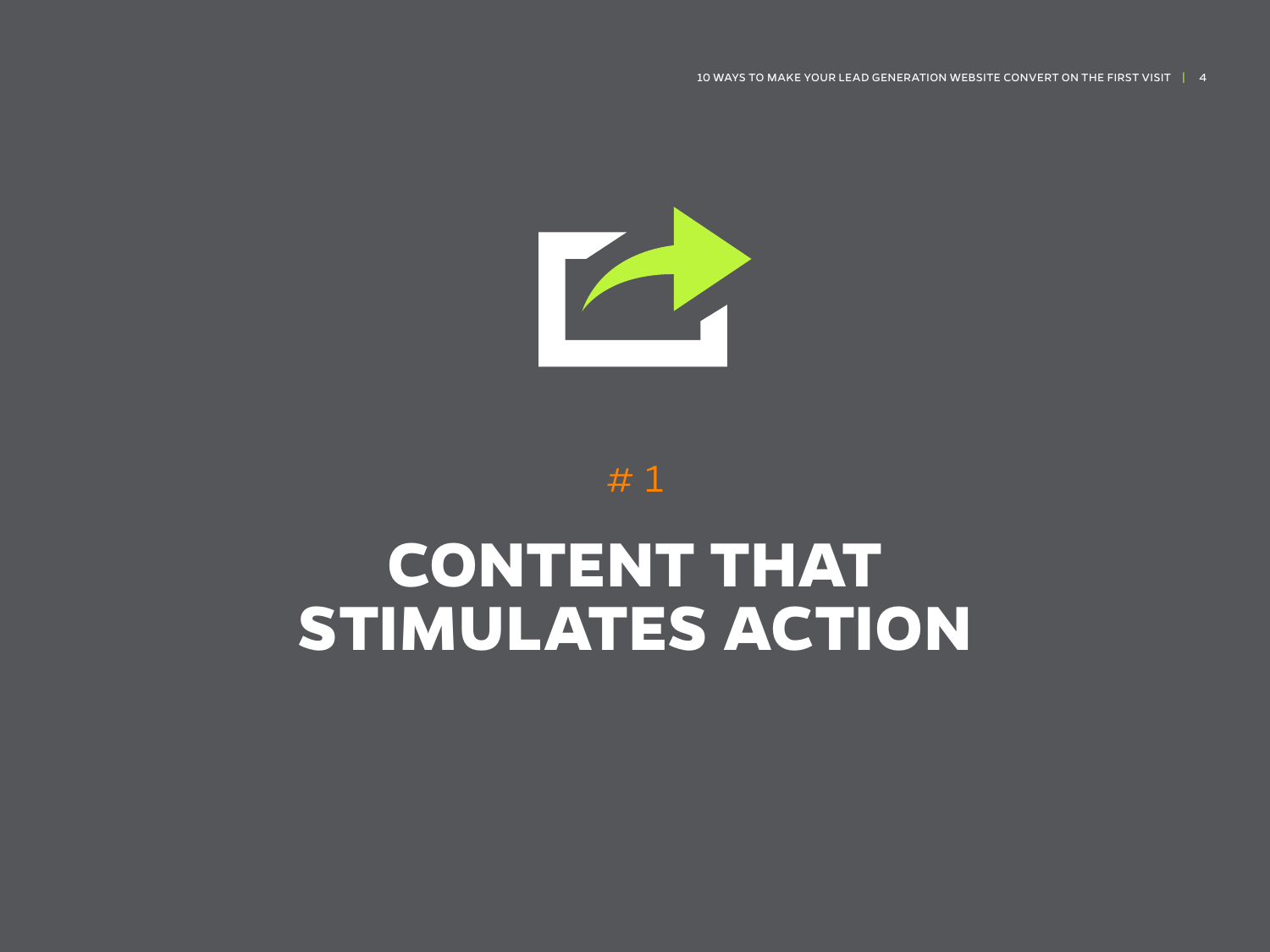

Build website copy around one idea: What can we say to get our visitors to think, *"I have to have this!"* When talking about features, concentrate on why those features matter to the customer. When talking about benefits, paint a picture! Help visitors visualize how great life will be once they have your product or service. Only if they *have to have it* will they convert.

#### **5 Tips for Great Website Content**

- **1. Don't bury the lede.** Use headlines and subheads to hammer home key benefits.
- **2. Less is more.** Make one big idea sink in rather than try to fill the visitor's head with every piece of information there is.
- **3. Create mystery.** The website is not there to replace the salesperson, but rather to make the visitor want to talk to the salesperson!
- **4. Avoid iargon.** Technical terminology confuses visitors. Confused visitors hesitate.
- **5. Make it scannable.** People scan website content, so use headlines, subheads, bold text and bulleted lists liberally to help visitors visually lock in on the main ideas.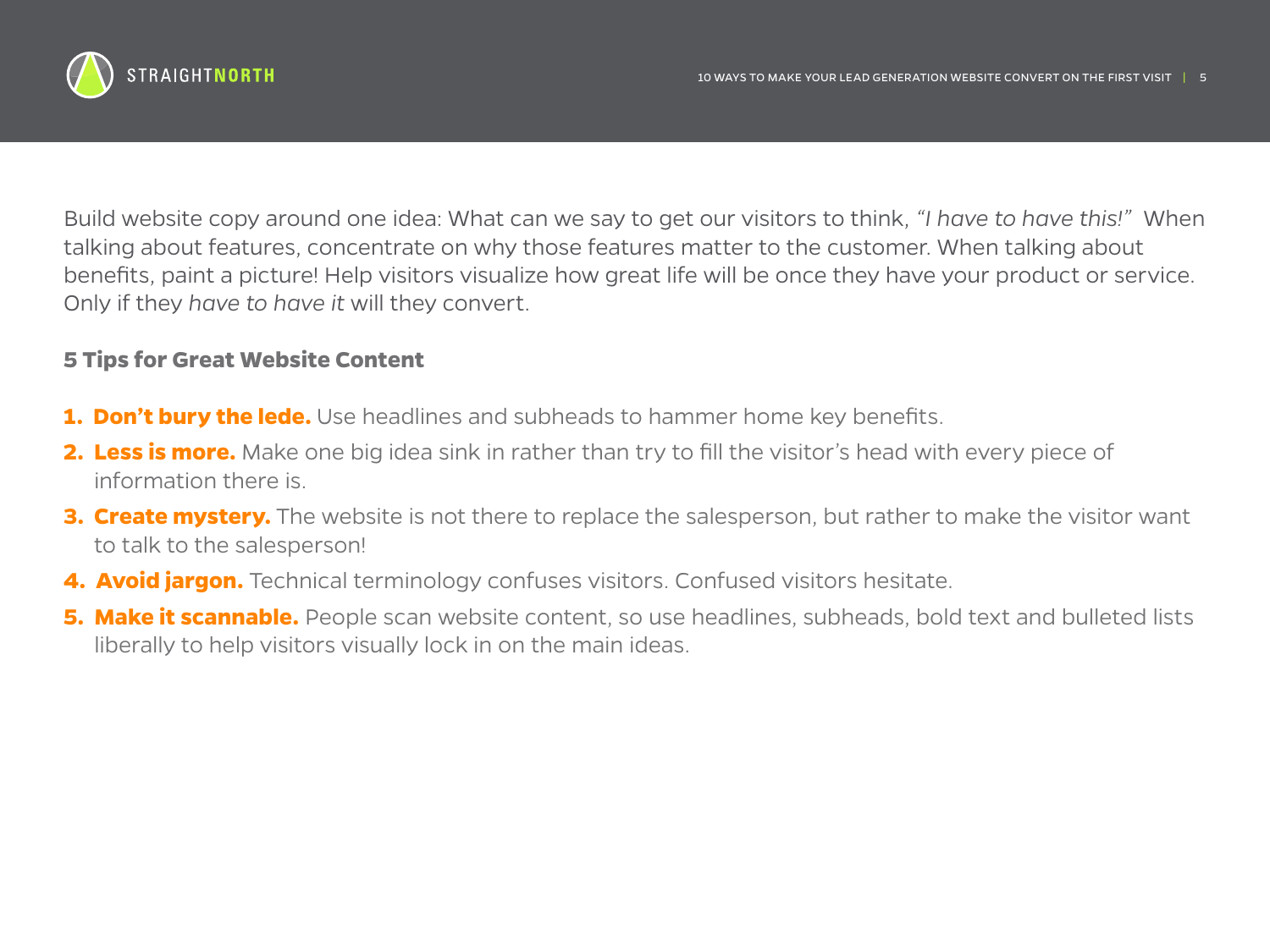# **INTUITIVE NAVIGATION**



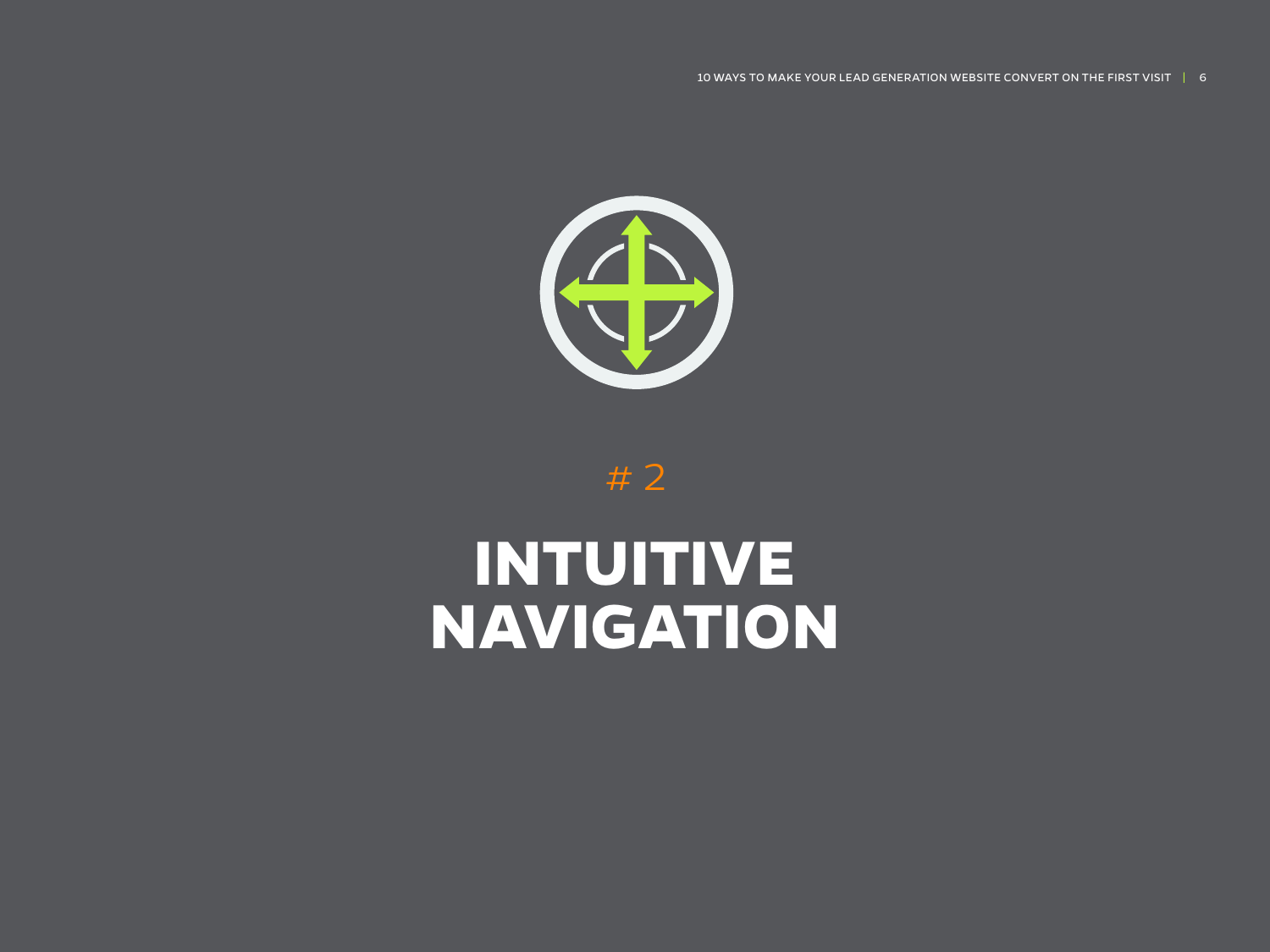

User behavior on a website is unpredictable. Your website navigation must be intuitive, so visitors can find their way to the information they want quickly … one might say, *effortlessly*. Without easy navigation, firsttime visitors will get frustrated and move on  $-$  to a competitor's website.

#### **5 Tips for Great Website Navigation**

- **1. Use standard navigation labels.** Getting clever and creative with navigation labels is a bad idea. Call the "Contact Us" link "Contact Us" rather than "Interact!" or "Dialog." Weird navigation makes visitors think unnecessarily, which frustrates them.
- **2. Limit main navigation elements.** Main navigation should never have more than five or six options. If you feel the need for 10 or 15, you must rethink your site's content structure to put pages in bigger buckets.
- **3. Use drop-down menus with care.** Drop-down menus for main navigation elements can help visitors enormously — or drive them crazy. Make sure your drop-down options are clearly labeled, fit the category and are not too numerous.
- **4. Redundancy is OK.** Because users have different preferences, displaying (for instance) both breadcrumbs and secondary navigation on the sidebar is perfectly acceptable — no user ever complained that a website made navigation too easy!
- **5. Be consistent.** Main navigation should of course be consistent across the site, but secondary navigation should be consistent in style and position across the site as well.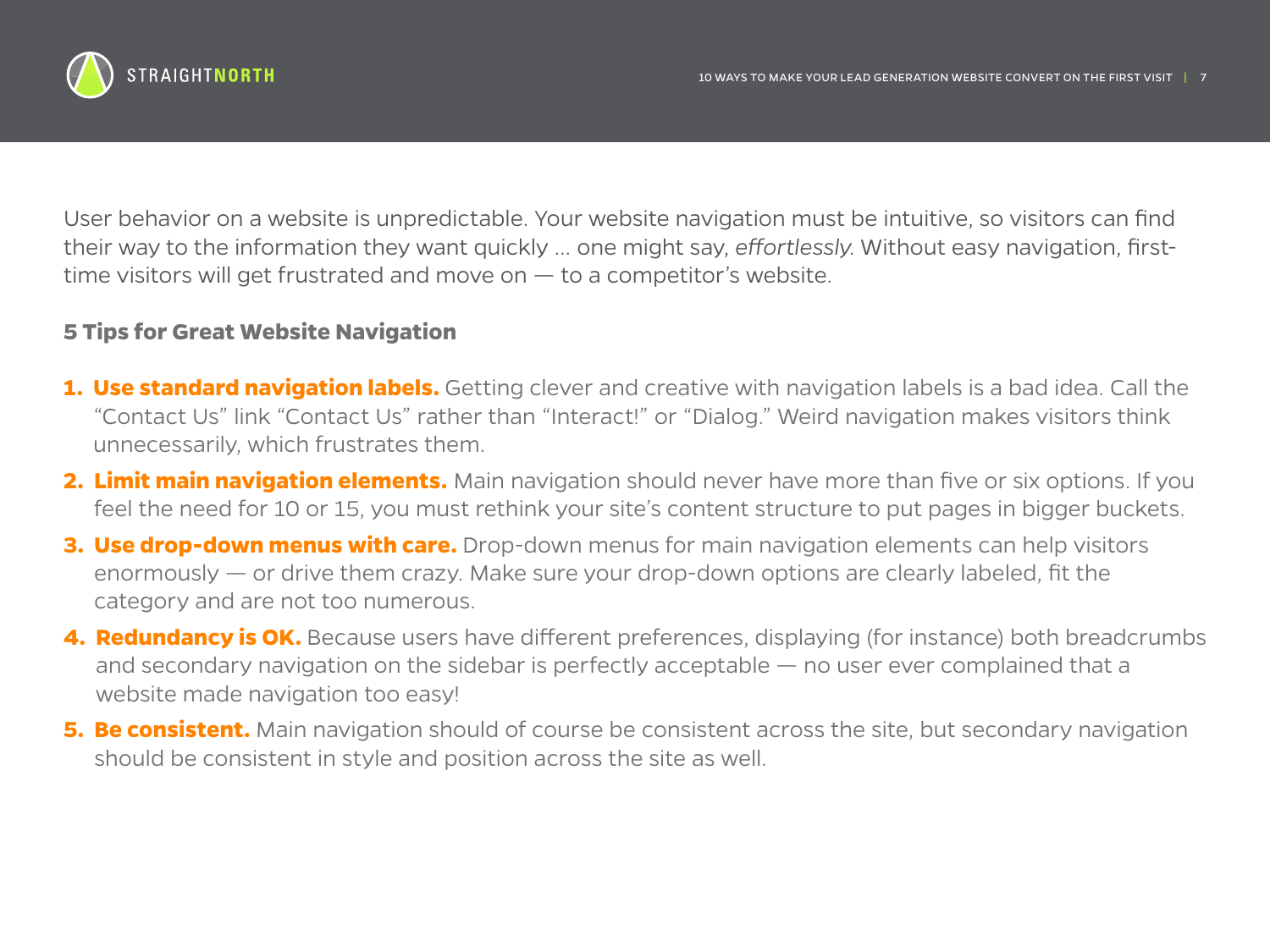## **RELEVANT, CUSTOM IMAGERY**



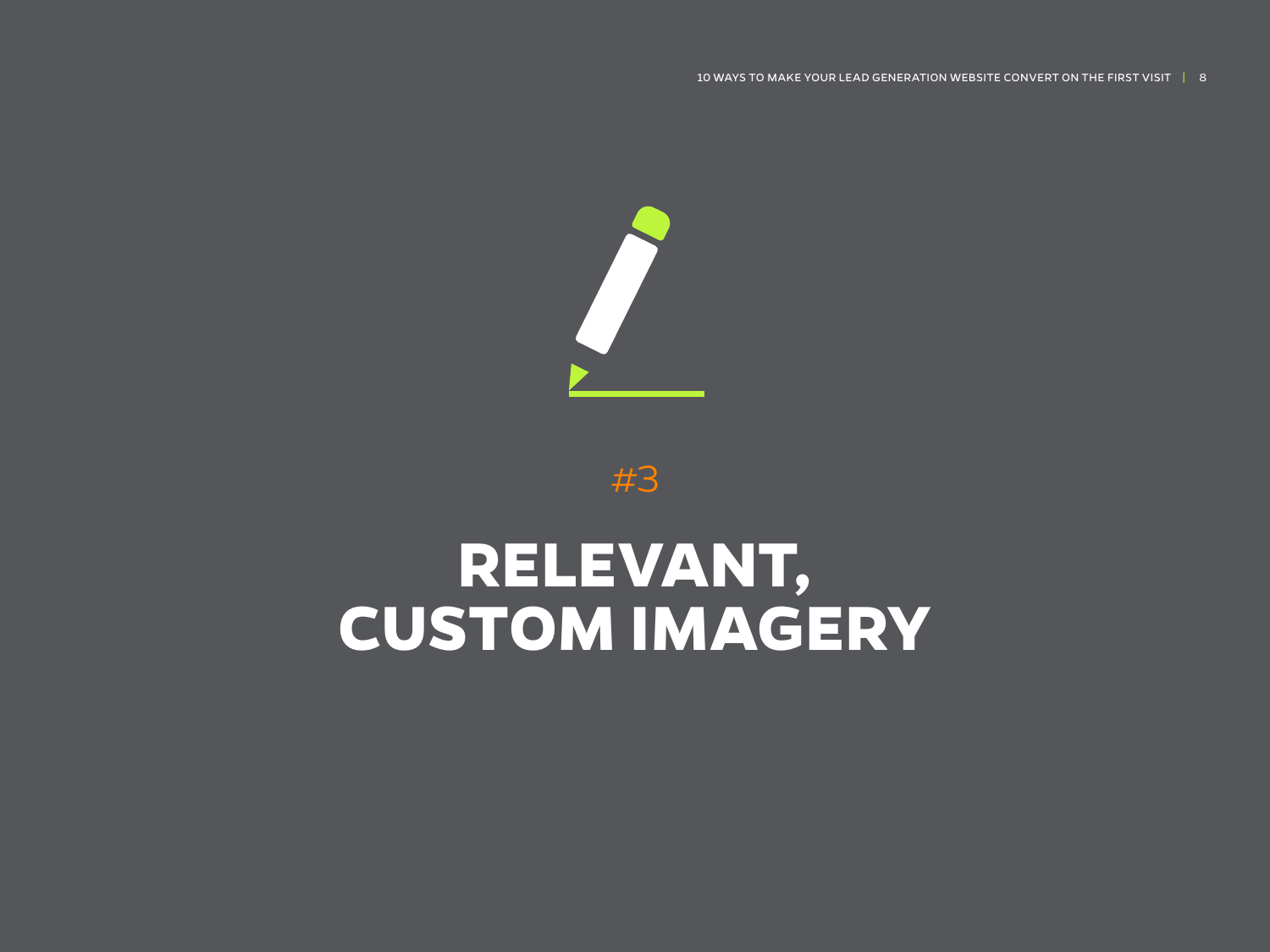

Imagery either makes visitors excited about doing business with you or turns them off. Boring, overused stock images, especially when they do not relate to the topic at hand, give visitors the impression your company lacks imagination, expertise and distinctiveness. All poor imagery does is plant seeds of doubt in the minds of potential customers.

#### **5 Tips for Great Website Imagery**

- **1. Use captions.** People always read captions, making them terrific places to talk up key benefits and features.
- **2. Use a professional photographer.** Lighting, perspective and other photographic techniques transform lifeless images into conversion creators. Well worth the time and investment!
- **3. Keep a consistent style.** Imagery conveys a brand message whether you intend it to or not. Maintaining the same color palette and visual style ensures your brand impression is strong and memorable.
- **4. Avoid rotating header carousels.** Time and time again, studies show that rotating carousels especially self-launching ones — are conversion killers.
- **5. Display images consistently.** While images themselves can be creative, displaying them consistently makes web pages predictable and therefore comfortable to users. The top of the page and the top right area of the page are always good spots for images.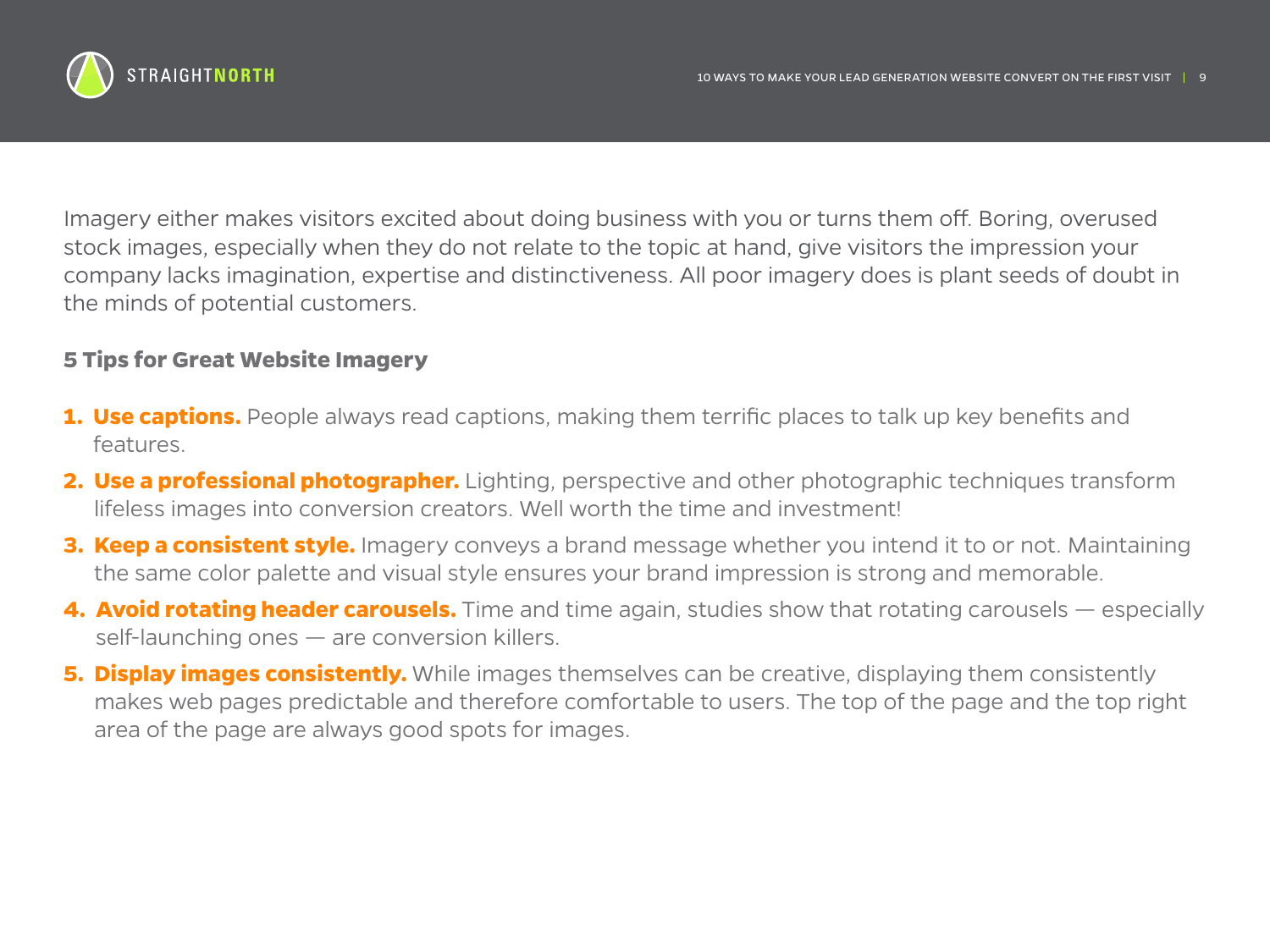# **PERSUASIVE CREDIBILITY ELEMENTS**



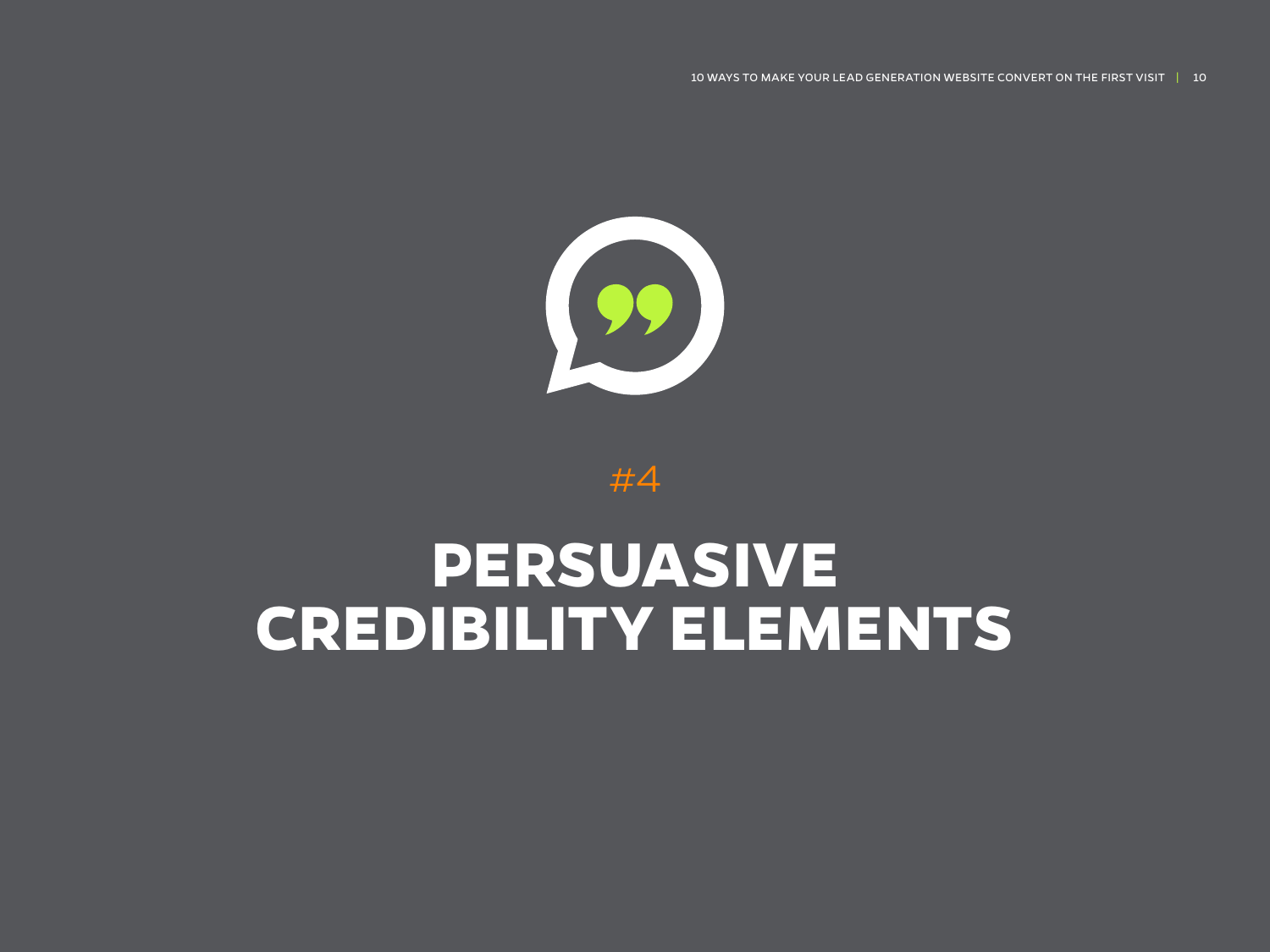

**Skepticism** is a conversion killer — and it's best to assume your site visitors don't know you from Adam. However, skillful use of credibility elements helps visitors overcome skepticism and gain the confidence they need to reach out with an inquiry. Without credibility, only visitors who are desperate will contact you, and even then, they will do so hesitatingly. Not a recipe for successful lead generation!

### **5 Tips for Great Website Credibility**

- **1. Use customer testimonials.** Customer reviews carry more weight than what a company says about itself. When testimonials are attributed to a specific person/company and contain facts/statistics, they are especially persuasive.
- **2. Show logos of well-known customers.** If you do business with big-name organizations, let the world know. On the other hand, if your customers are not household names or widely known in your business niche, mentioning them won't do much good.
- **3. Feature third-party mentions.** A "News" section is a good place to provide links to press releases, offsite write-ups about your company, and other third-party content that talks you up. Again, what others say about you carries the most weight.
- **4. Use facts, not fluff.** Saying you have great service means far less than saying you've delivered 99.7 percent of your orders on time since 2003. Facts sell; fluff, if it does anything, makes visitors skeptical.
- **5. Focus on the right facts.** What attributes of your company matter to customers? Product quality? Years in business? Responsive service? ASK THEM. Sometimes the answers are not what you expect!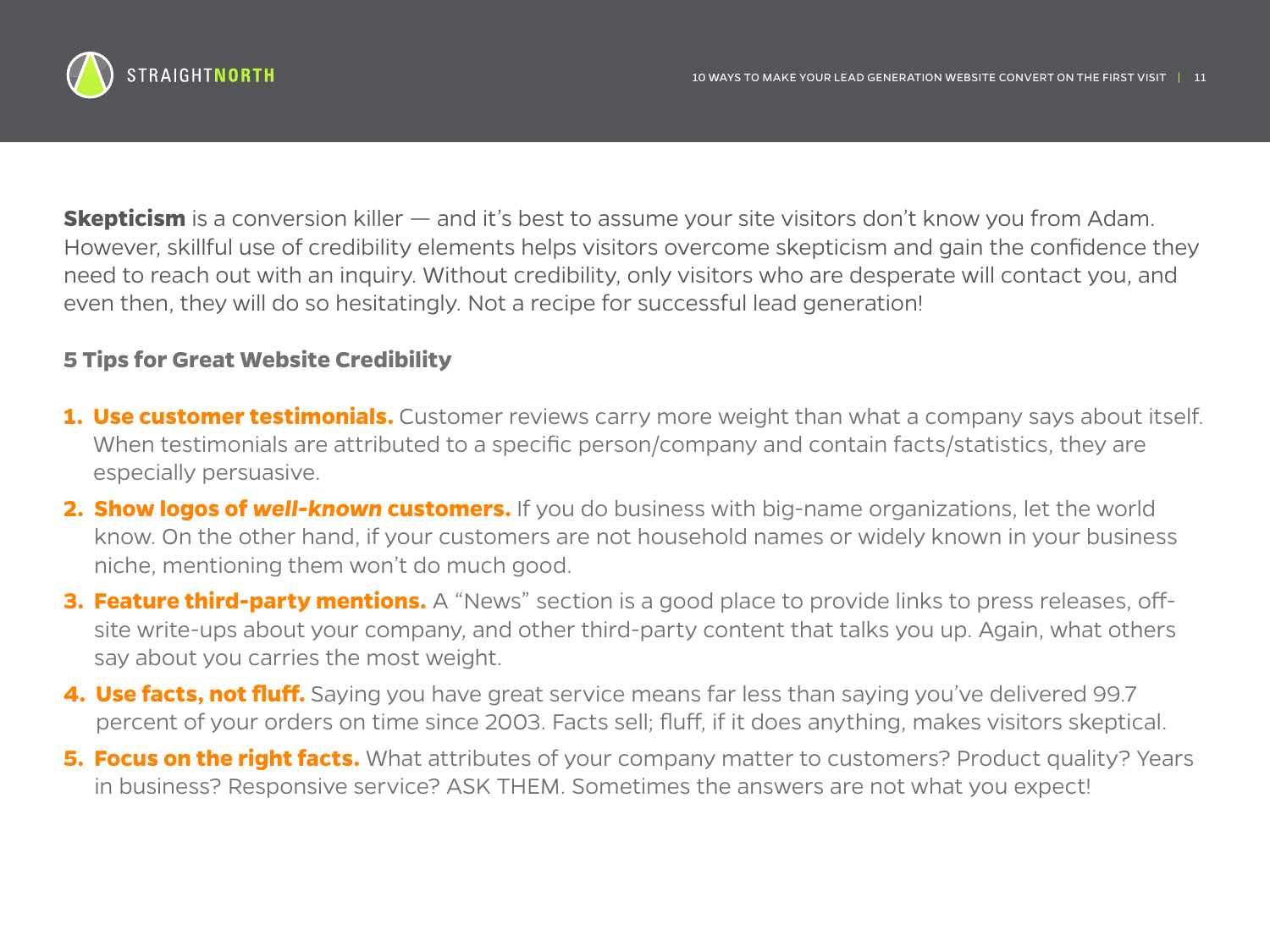## **GET PERSONAL**



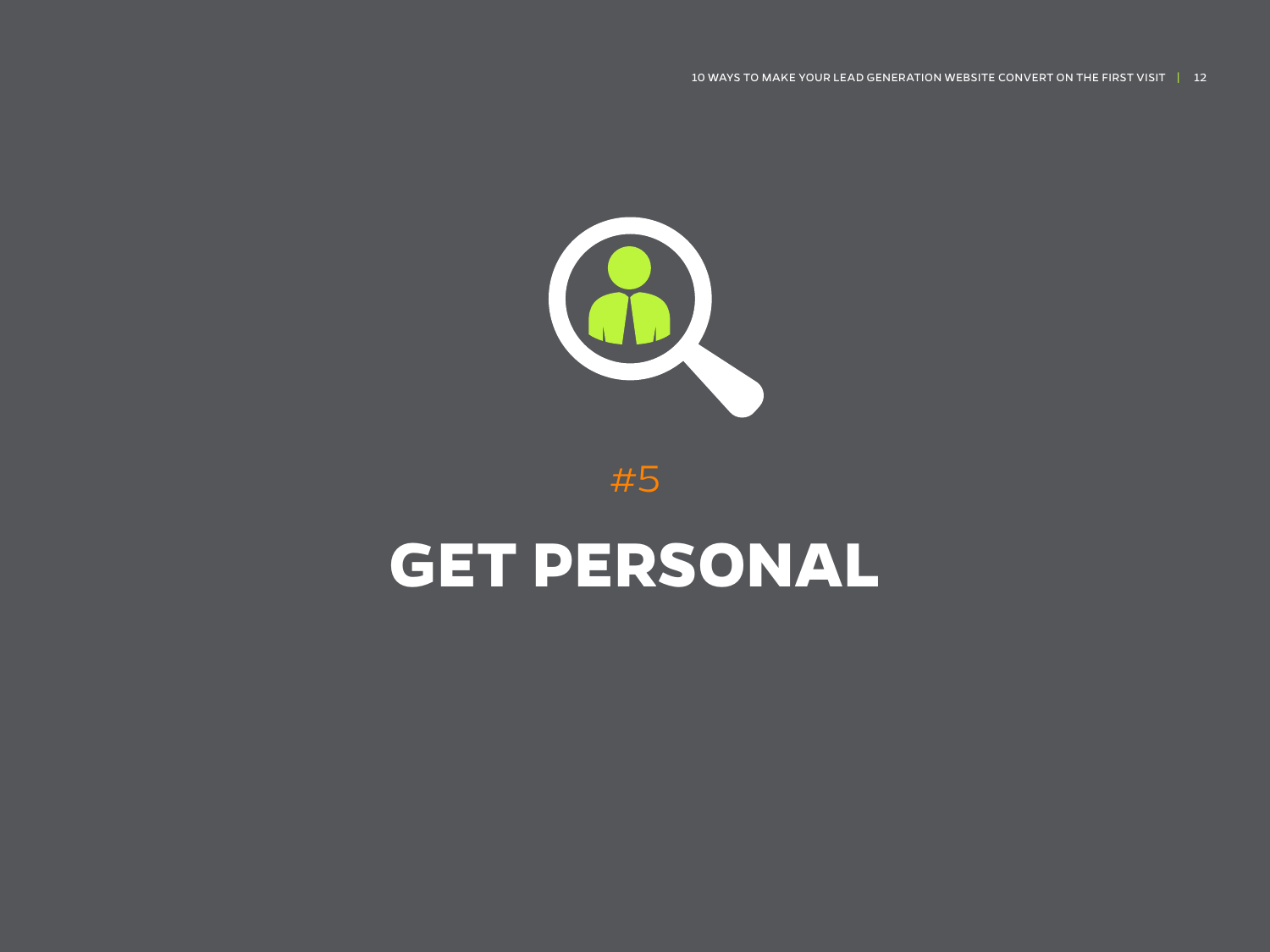

It's a well-accepted fact that **emotion** plays a big role in buying decisions, even in "all business" B2B verticals like financial services and logistics. Adding a personal touch to a company website makes users feel comfortable enough to reach out and have a conversation. Without personalization, you are a cold, faceless unknown quantity — why put an obstacle like that in your own way?

#### **5 Tips for Adding a Great Personal Touch to Your Website**

- **1. Liven up those bios.** Appealing headshots are a must. Consider adding a few personal details like where the person went to school, hobbies and interests. The visitor response you're after: *"Hey, I'd like to do business with this person!"*
- **2. Talk about charitable efforts.** Visitors may be quite interested to know what charitable causes your organization supports. Tell them! Fundraising events, local community activity and other good works let people know you're after more than a quick order — very persuasive.
- **3. Add video.** Video clips are highly effective for creating a conversational, personal vibe on your site. Quick commentary from leadership, user tips from your subject matter experts, and virtual facility tours work wonders.
- **4. Highlight company events.** Photos from corporate sales meetings, baseball outings, picnics, etc., speak volumes about your corporate culture and values. These things not only attract leads, they also attract great job candidates!
- **5. Use an informal writing style.** Content written in the style of a personal, one-to-one letter or phone conversation has become the standard and expected approach in most industries.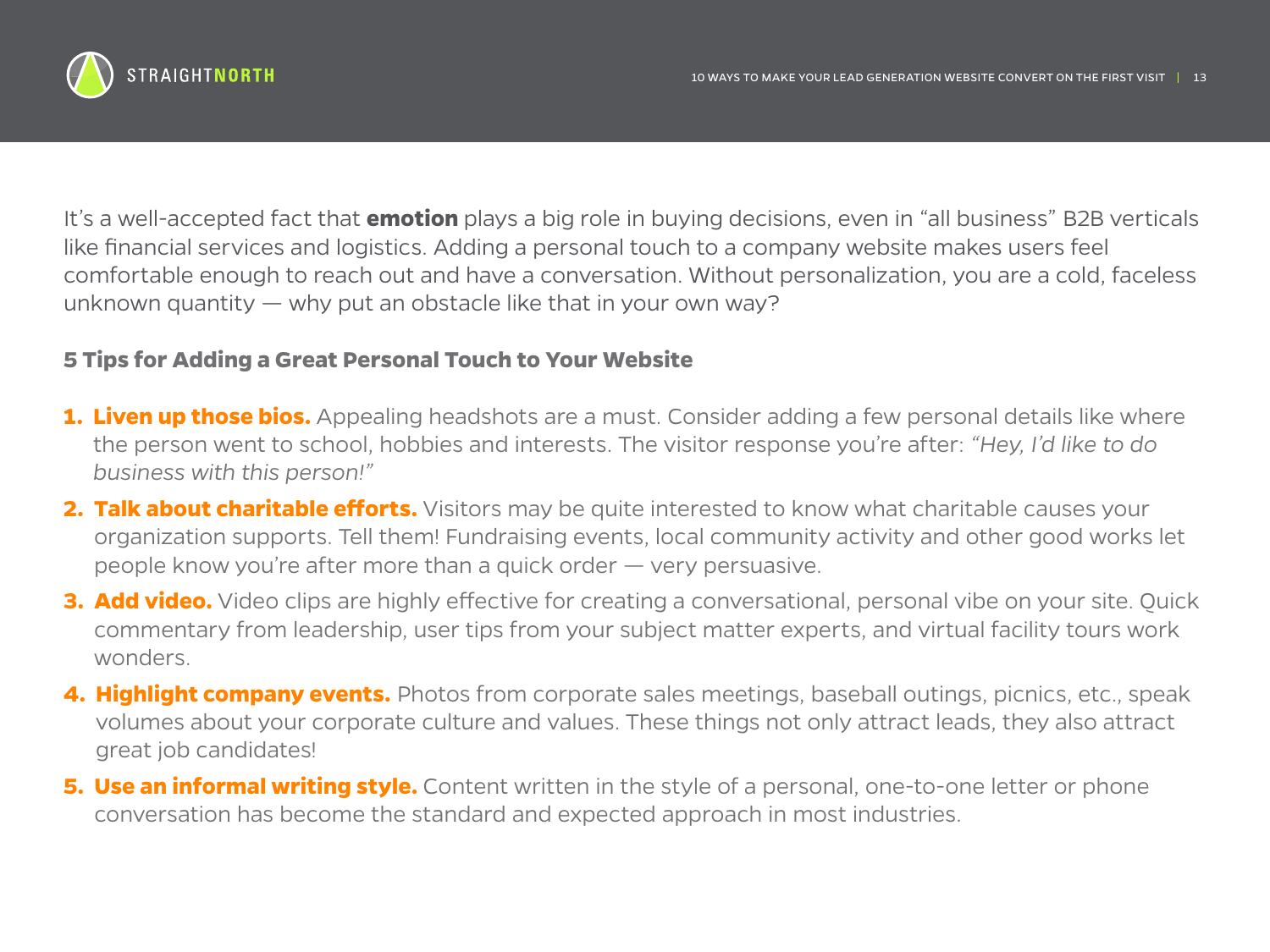### **IRRESISTIBLE CALLS TO ACTION**



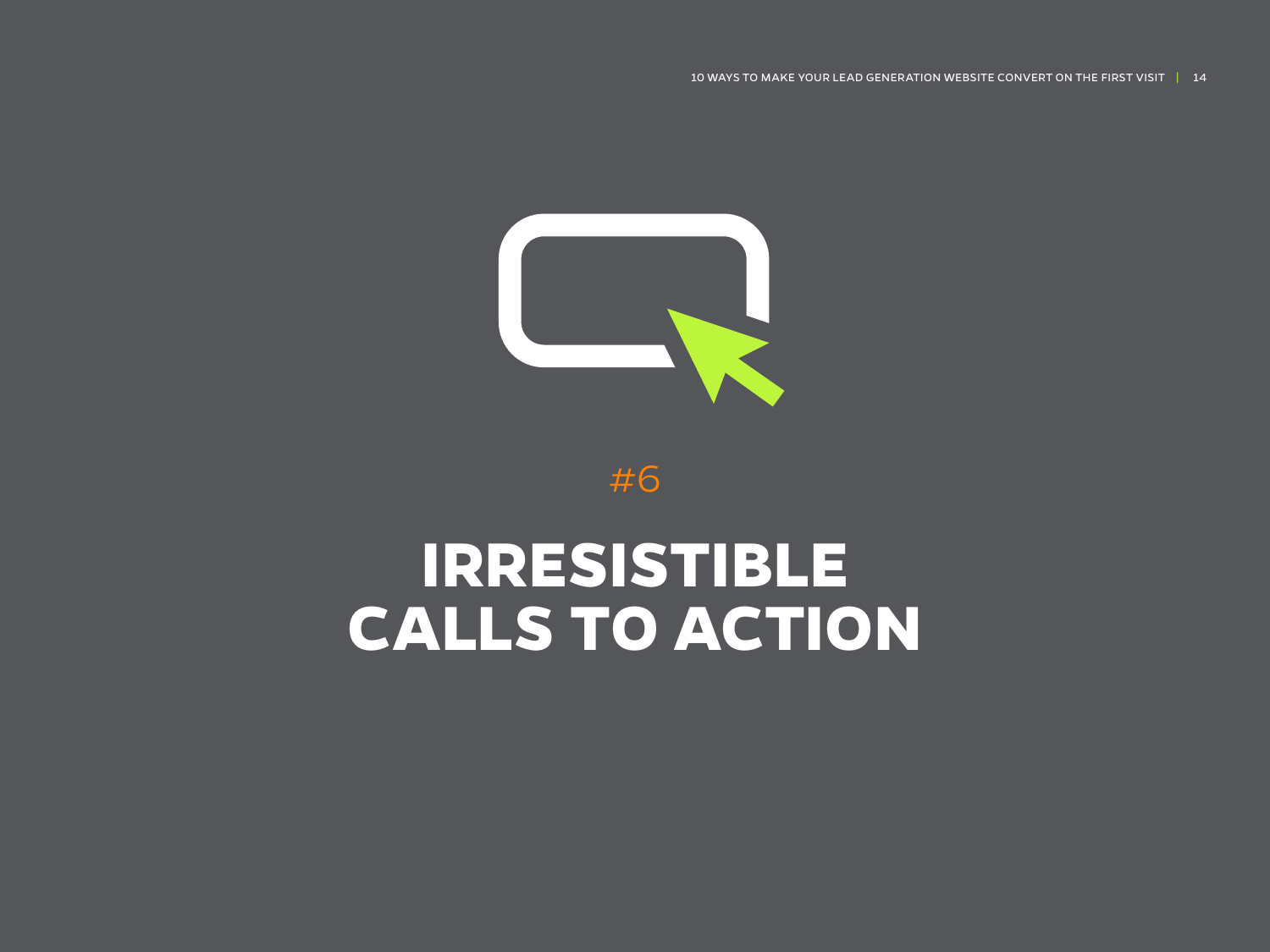

No matter how well you execute the other nine techniques described here, you will **FAIL** to capture first-visit conversions **UNLESS YOU ASK**. But asking is not enough — you have to ask skillfully and persuasively.

### **5 Tips for Creating Great Calls to Action**

- **1. Smart placement.** Strike while the iron is hot: Place call-to-action blocks below highly persuasive portions of content, especially on product/service pages. Not too often, though, or you will come off as being pushy.
- **2. Consistent placement.** Have a simple but strong call to action in the header and footer of each page template. Something as simple as CALL NOW text next to the phone number/phone icon is enough to make a difference.
- **3. Give your offer substance.** \$10 off an initial order of \$5,000 isn't enough of an incentive; \$500 is.
- **4. Make your offer time-sensitive.** Open-ended offers are invitations to delay. An offer expiring at the end of the month invites action.
- **5. Guarantee your offer.** Reassure prospects with lifetime guarantees, no-charge/no-hassle returns, etc. Take away all arguments for delay, and conversions will increase.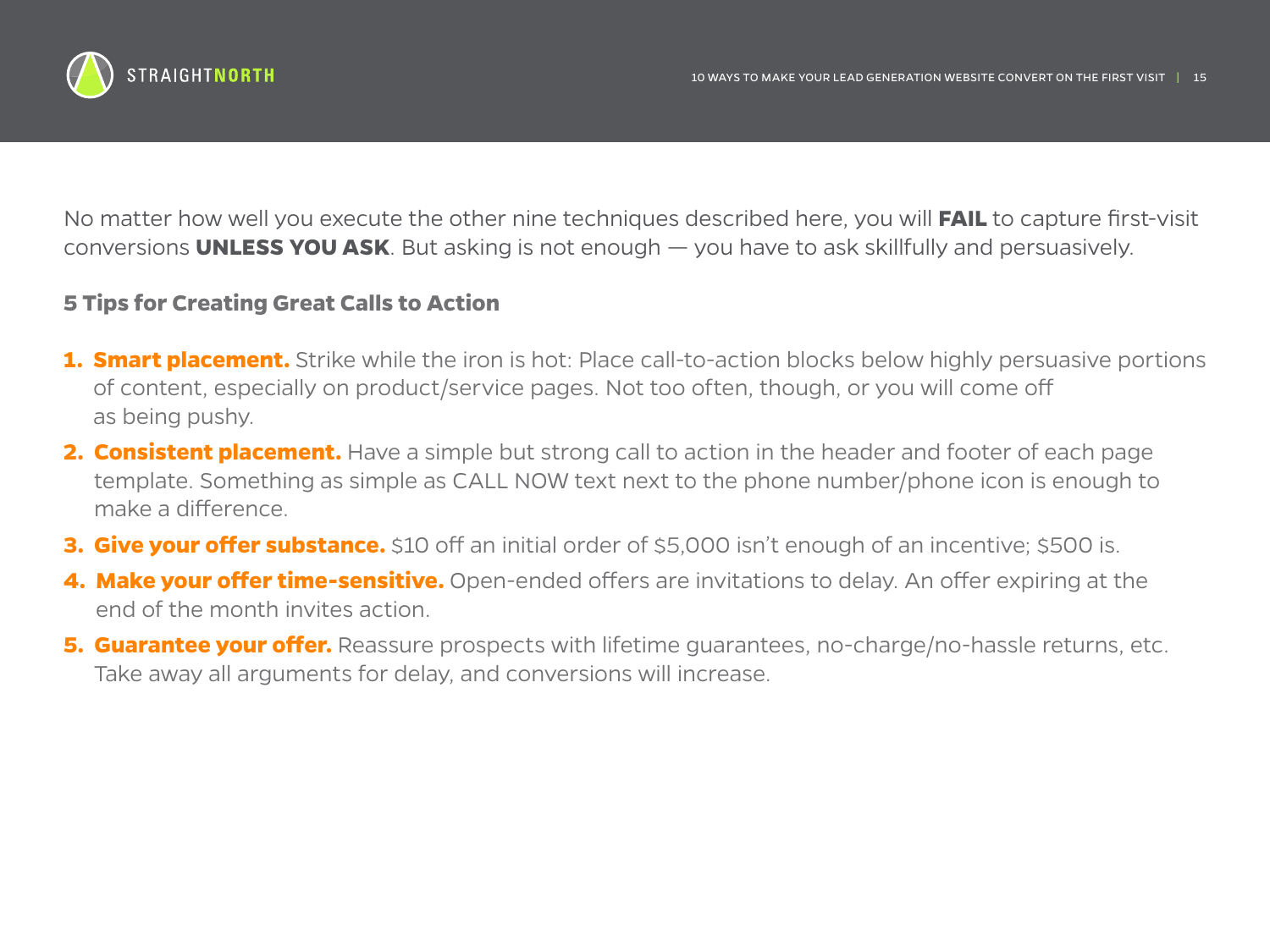## **USER-FRIENDLY FORMS**

#7

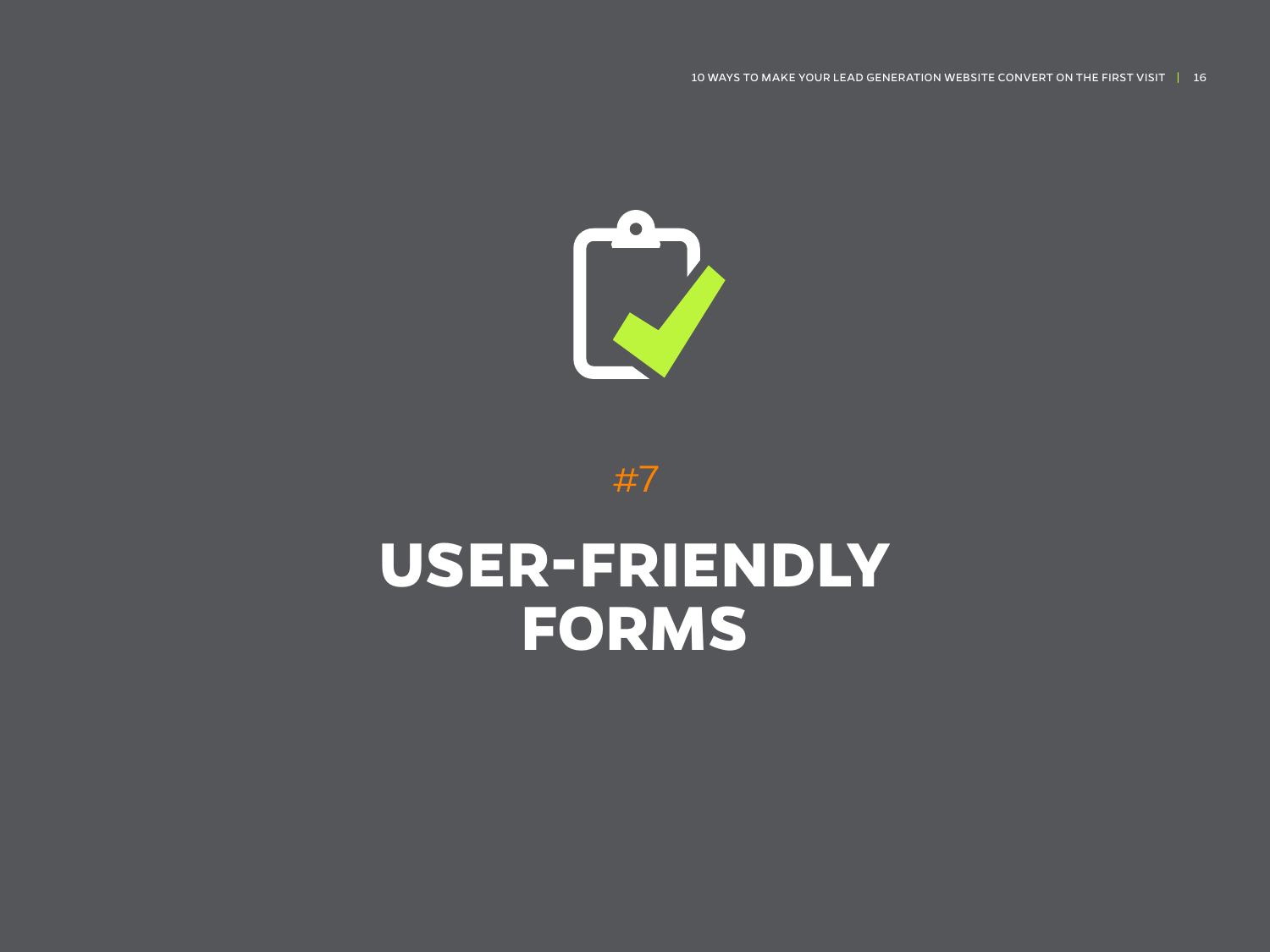

Once a visitor clicks through on an offer or otherwise lands on a page with a contact form, you've reached the make-or-break stage of a great conversion opportunity. If you've done everything right up until now, you may yet fail if your form discourages visitors. On the other hand, a well-designed form will pull in conversions from visitors who are still on the fence.

#### **5 Tips for Great Contact Forms**

- **1. Limit form fields.** The fewer required fields, the better. While it's tempting to try to collect all kinds of data from visitors, a time-consuming form turns most of them off, now and forever.
- **2. Provide cues.** Asking visitors to compose text from scratch (e.g., "tell us what you're interested in") is too much work. Instead, use drop-down menus so visitors can select the option(s) that make sense.
- **3. Display a privacy message.** Reassure visitors you will not sell or give away their email addresses and other information.
- **4. Include the phone number.** Visitors may change gears and decide to call instead of submitting a form  $$ if you make it easy for them.
- **5. Make forms mobile phone-friendly.** Mobile users need larger form fields and forms that fit properly on their mobile screens.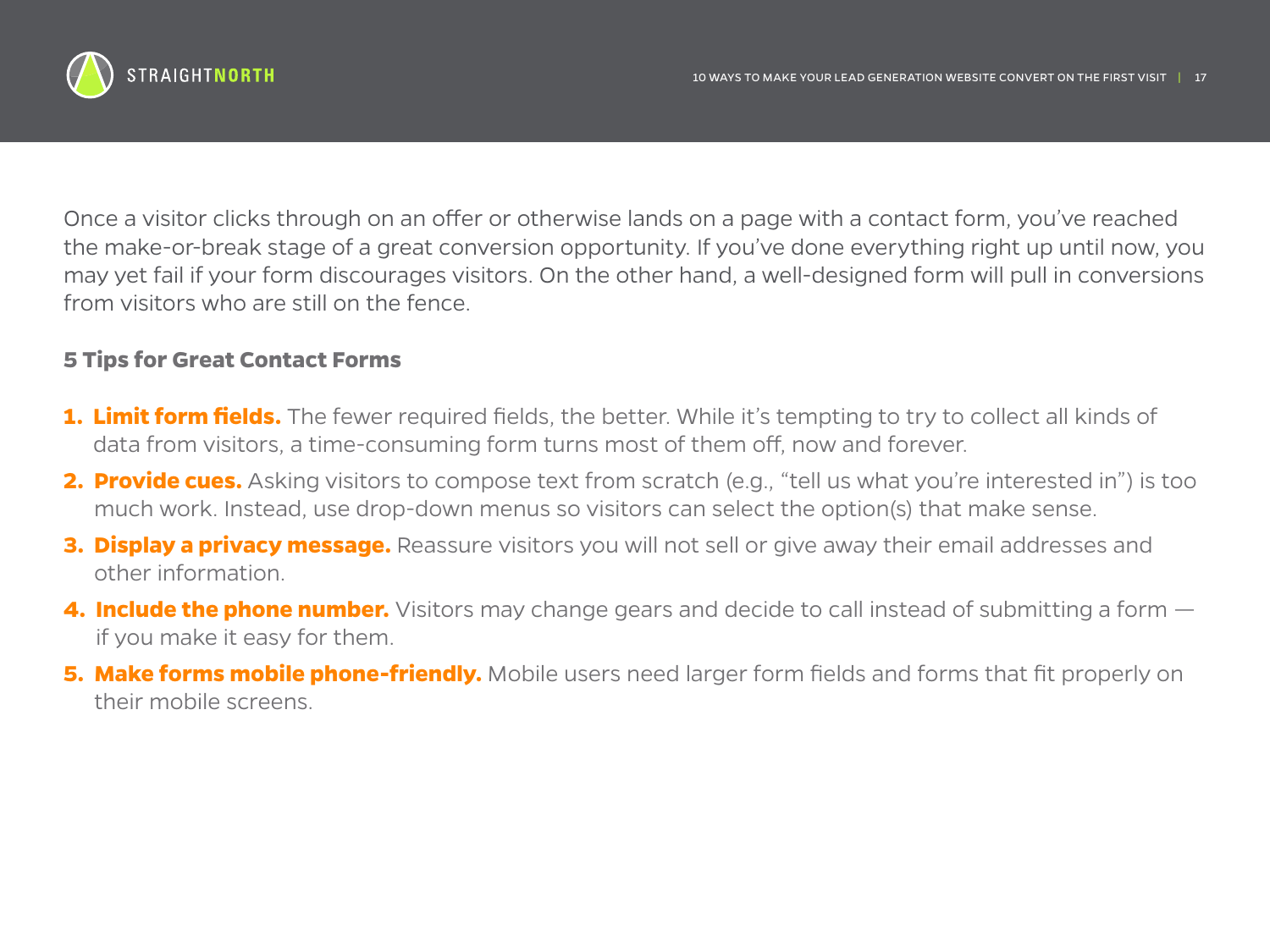### **PROMINENTLY DISPLAYED PHONE NUMBER**

#8

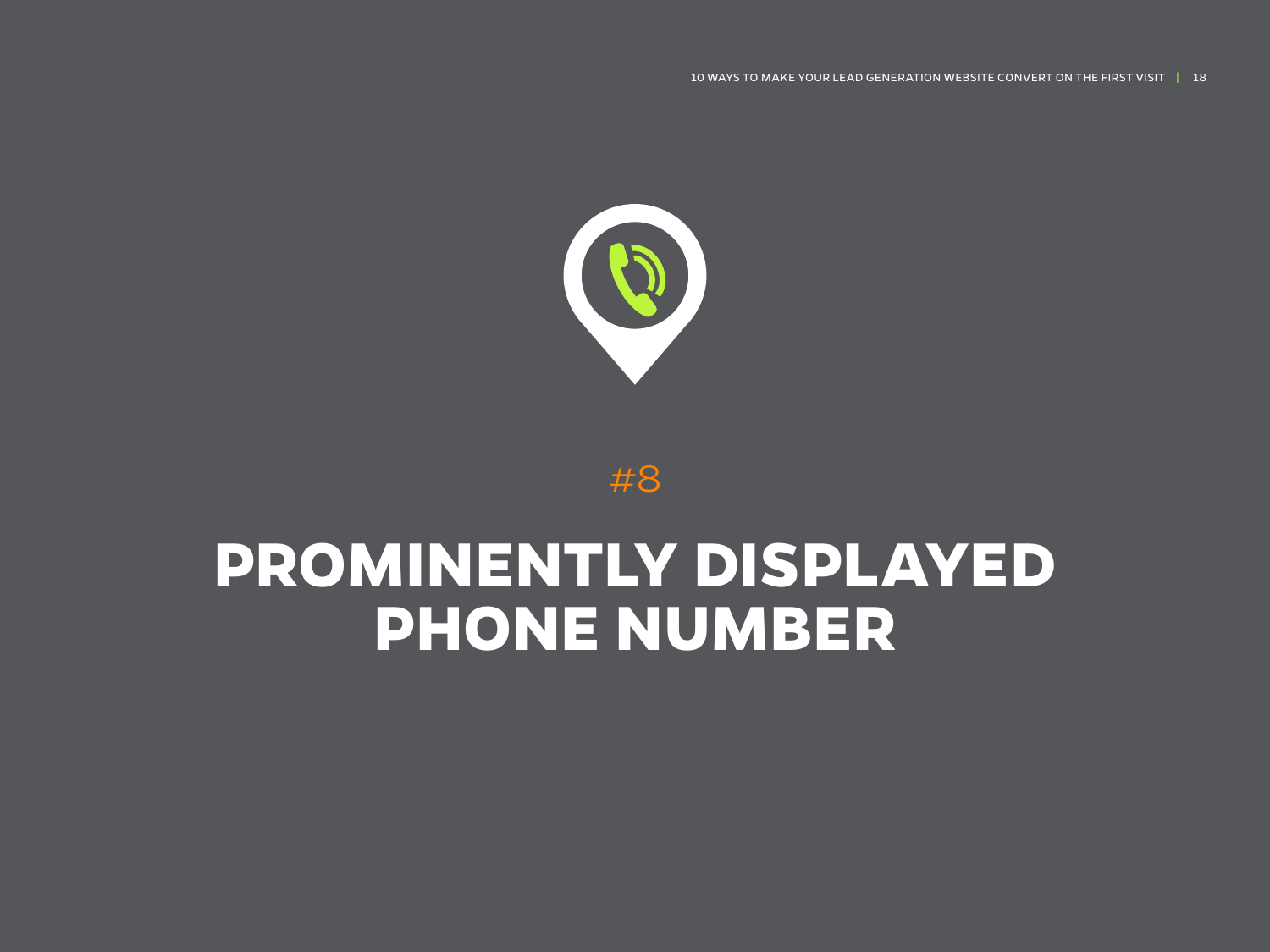

Phone conversions are often the best kind: Visitors who call in have complicated problems or need something in a hurry. The more effectively your website invites phone calls, the more your conversions will increase — in quantity *and* quality.

#### **5 Tips for Great Phone Number Display**

- **1. Consistent, prominent placement.** The phone number should appear prominently at the top right of the page template in desktop view; a phone icon should appear at the top of the screen in mobile view. The bigger the better (within reason).
- **2. Make the phone icon a clickable link.** When mobile users click on your phone icon, it should automatically display the phone number with a call option. Convenience, convenience, convenience!
- **3. Label phone numbers clearly.** If you display other numbers such as a customer service phone number or a technical support phone number — label them accordingly so prospects have no confusion about which phone number to use.
- **4. Invest in a toll-free number.** Companies that resist using toll-free numbers are saving pennies and throwing away bars of gold. The favorite kind of phone call for a prospect is a FREE phone call.
- **5. Track phone inquiries.** Many companies fail to set up phone call tracking, and thus have no idea which marketing sources generated the phone leads. Marketing efforts are seriously hindered.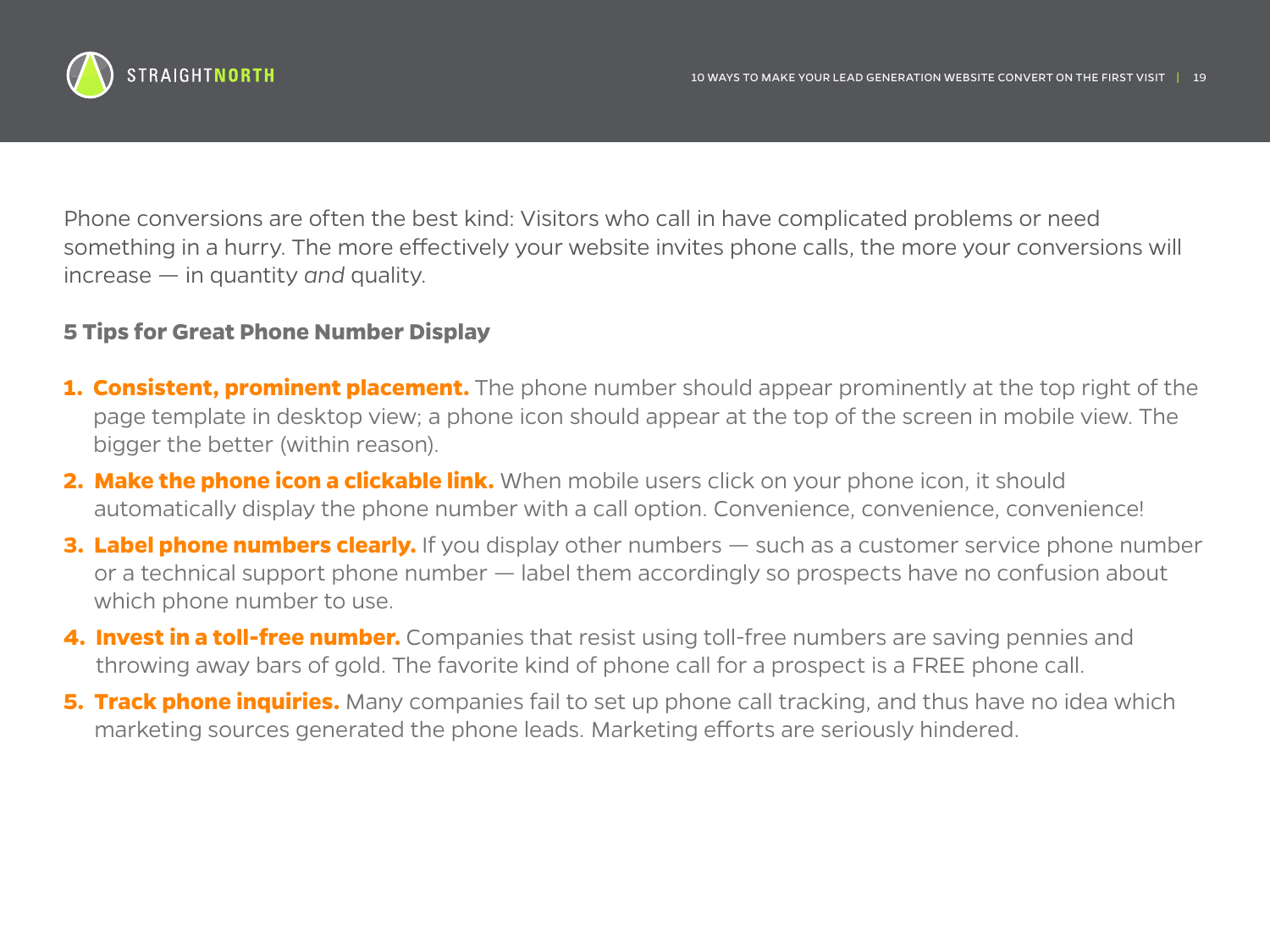10 WAYS TO MAKE YOUR LEAD GENERATION WEBSITE CONVERT ON THE FIRST VISIT | 20





### **CONTINUOUS TESTING**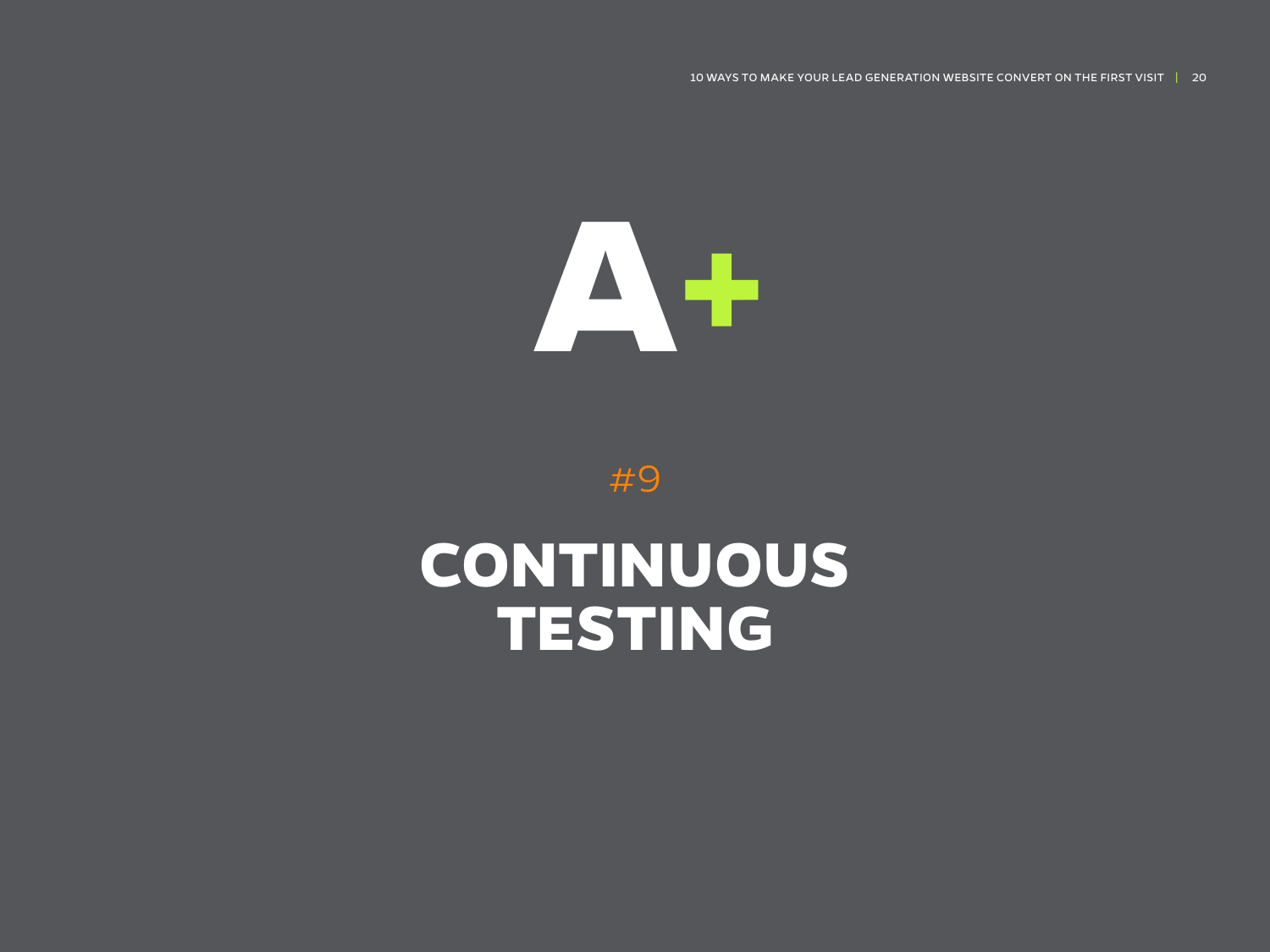

No matter how good your website is at generating leads, **it can always be better.** Great companies conduct great testing to make all critical areas of the website perform more effectively in getting visitors to convert. Testing is an ongoing, methodical and data-driven process. When done correctly, it will put miles between you and most of your competitors.

#### **5 Tips for Great Website Testing**

- **1. Deploy granular phone and form tracking.** Tracking should tell you the marketing source of every phone and form inquiry. Without this data, marketers will be perpetually in the dark, only able to guess at which website changes are producing more leads.
- **2. Validate inquiries.** Beyond tracking, validation is needed to separate actual leads from non-leads (spam, personal calls, etc.) in analytics reports. Non-leads can account for as much as **half** of all inquiries, so marketers need to know which marketing sources are producing leads, not merely inquiries.
- **3. Test only one thing at a time.** If you change the offer and the position of the offer on the page, how can you tell which change led to an increase or decrease in conversions? You can't!
- **4. Little things can make a big difference.** Companies usually test big things like offers, but the size of the font or the color of a submit button can have huge impact on conversions. Leave no stone unturned, but be patient, because you can only test one thing at a time.
- **5. Always test functionality.** Seemingly simple things can go haywire for no apparent reason. Savvy companies continually test clickable phone numbers, form submission processes and page-loading speed to detect errors that cropped up out of nowhere — and threaten to crush conversions if left unattended.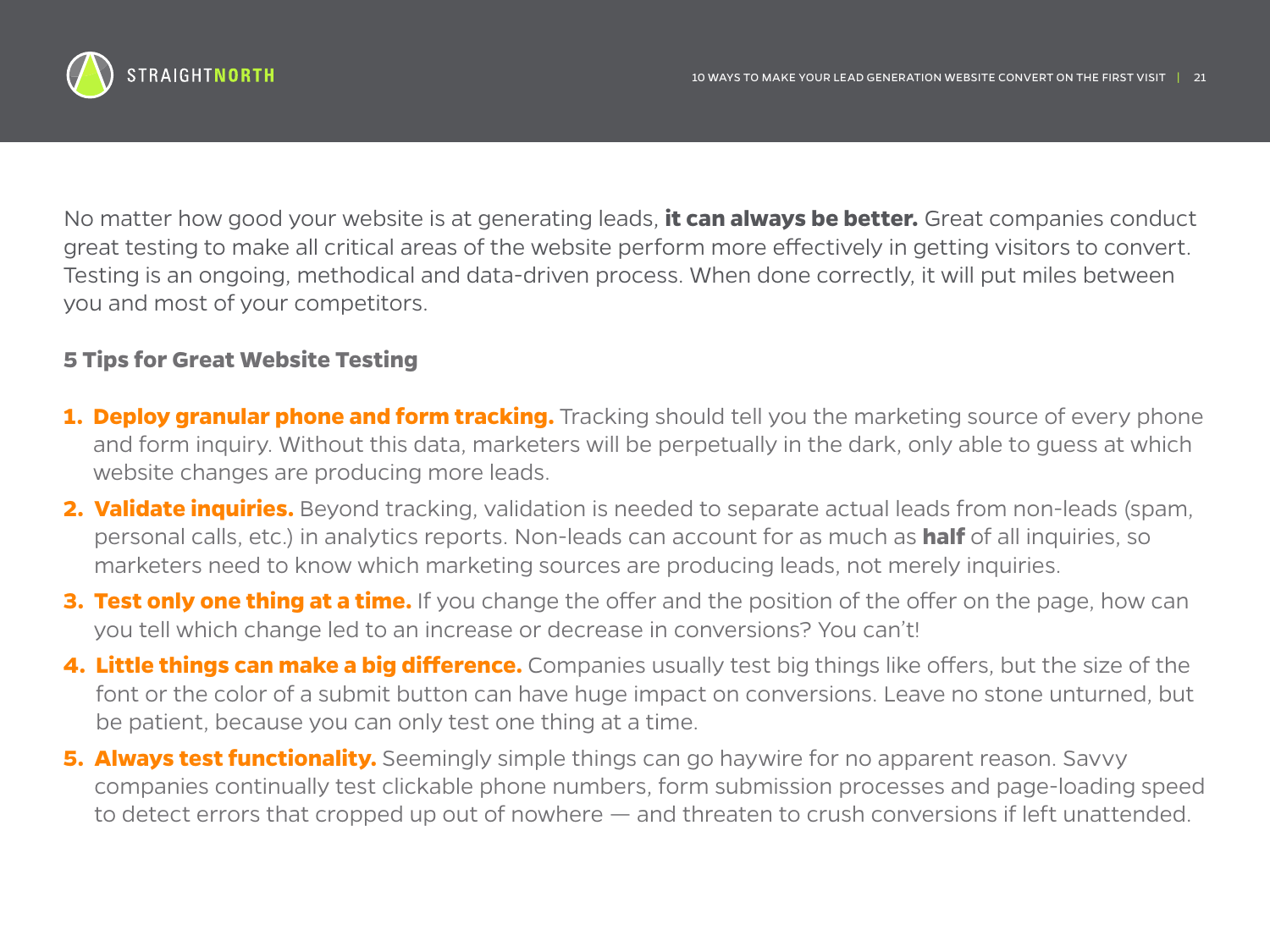### **MOBILE-FRIENDLY DESIGN — 10 WAYS TO MAKE YOUR LEAD GENERATION WEBSITE CONVERT ON THE FIRST VISIT**

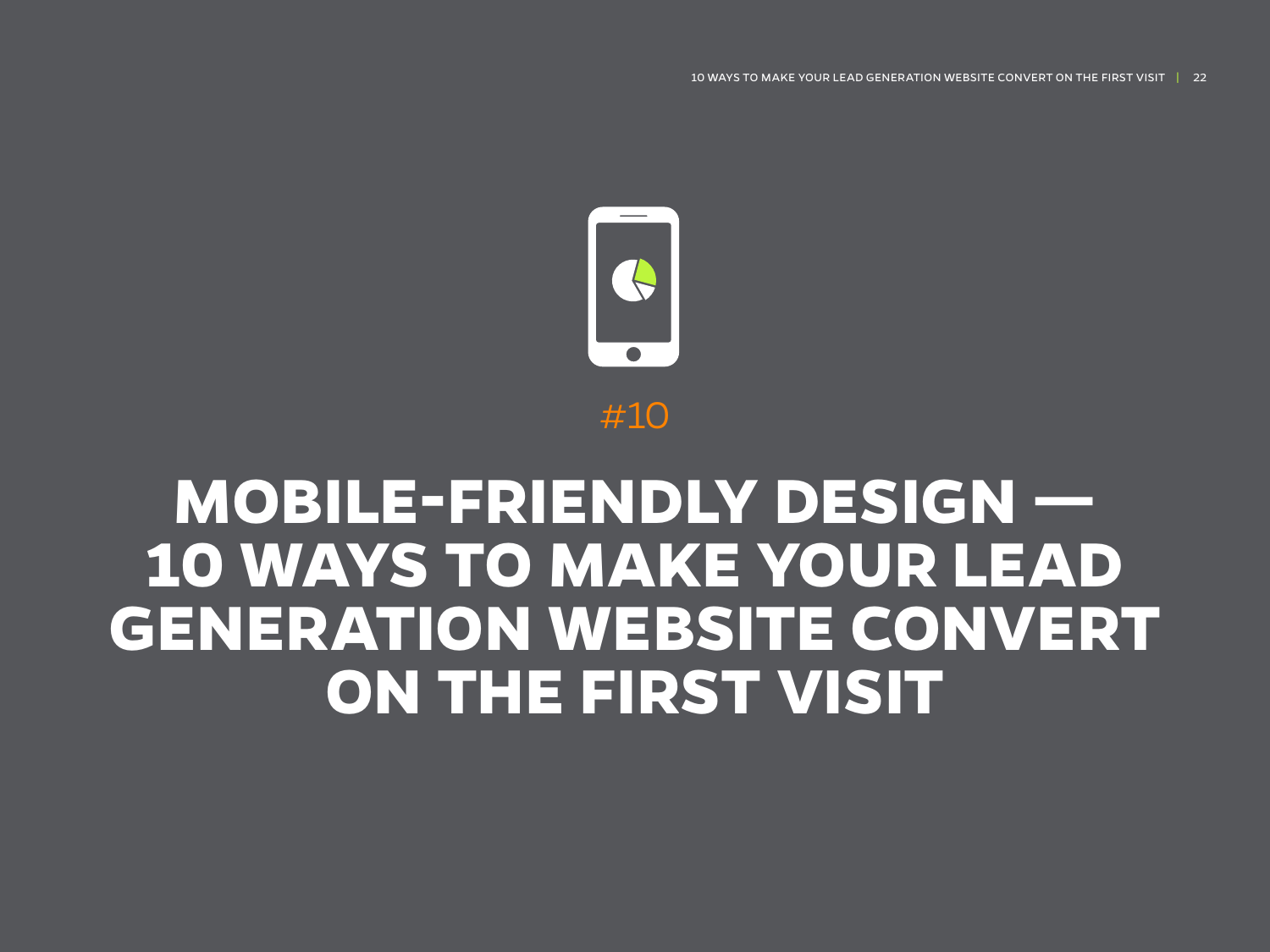

### **46 percent of online leads come from mobile devices.**

This result (data source is 70 percent B2B and 30 percent B2C) illustrates why mobile-friendly design is extremely important. No business can afford to ignore 46 percent of its online lead potential; in addition, users converting from desktop view may have seen the site initially on a mobile device. Mobile conversions are likely to grow as customer engagement through mobile devices continues to grow.

#### **5 Tips for a Great Mobile-Friendly Website**

- **1. Responsive design.** Responsive website design enables your website to adjust automatically for optimal display on any size screen. It's the most practical way for most lead generation websites to get a solid mobile foundation.
- **2. Sticky navigation.** This design technique keeps the main menu in view at the top of the screen as the mobile user scrolls down a page. A must-have feature for user experience (UX).
- **3. Embrace vertical scrolling.** In the old days, companies jammed every bit of vital information "above the fold." With mobile design, "the fold is old" — visitors are now accustomed to scrolling and are OK with it.
- **4. Maximize page-loading speed.** Slow page loading kills conversions. Your web design and development team must know best practices for handling images and many other design/functionality/hosting issues.
- **5. Avoid PDFs.** PDF documents are tough to read on mobile phones, so use them sparingly. Convert sales brochures to HTML pages instead of/in addition to offering them as downloads — that way you'll cover the bases for all visitor preferences.